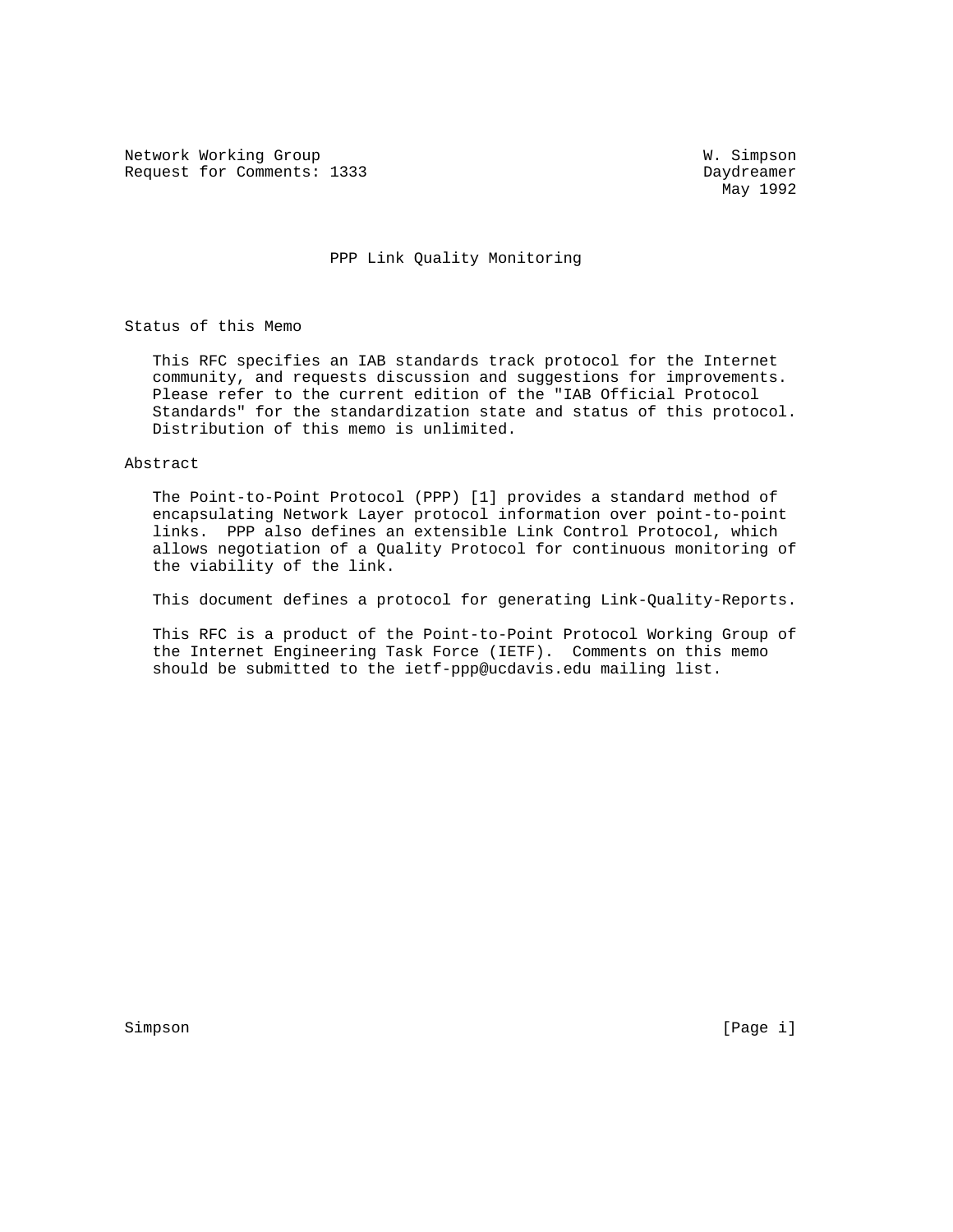# Table of Contents

| $1$ .                                                                       |                 |                         |                                                                                                                                                       |  |  | $\mathbf{1}$                                                                                                             |
|-----------------------------------------------------------------------------|-----------------|-------------------------|-------------------------------------------------------------------------------------------------------------------------------------------------------|--|--|--------------------------------------------------------------------------------------------------------------------------|
| $2$ .<br>2.1<br>2.2<br>2.3<br>2.4<br>2.5<br>2.6<br>2.7<br>2.8<br>29<br>2.10 |                 | Link Quality Monitoring | Design Motivation<br>Counting Packets and Octets<br>Configuration Option Format<br>Transmission of Reports<br>Failure Detection<br>Policy Suggestions |  |  | $\overline{2}$<br>$\overline{2}$<br>$\overline{2}$<br>$\overline{4}$<br>$\overline{4}$<br>6<br>8<br>12<br>12<br>13<br>14 |
|                                                                             |                 |                         |                                                                                                                                                       |  |  | 14                                                                                                                       |
| <b>REFERENCES</b>                                                           |                 |                         |                                                                                                                                                       |  |  | 14                                                                                                                       |
|                                                                             |                 | ACKNOWLEDGEMENTS        |                                                                                                                                                       |  |  | 14                                                                                                                       |
|                                                                             | CHAIR'S ADDRESS |                         |                                                                                                                                                       |  |  | 15                                                                                                                       |
|                                                                             |                 |                         |                                                                                                                                                       |  |  | 15                                                                                                                       |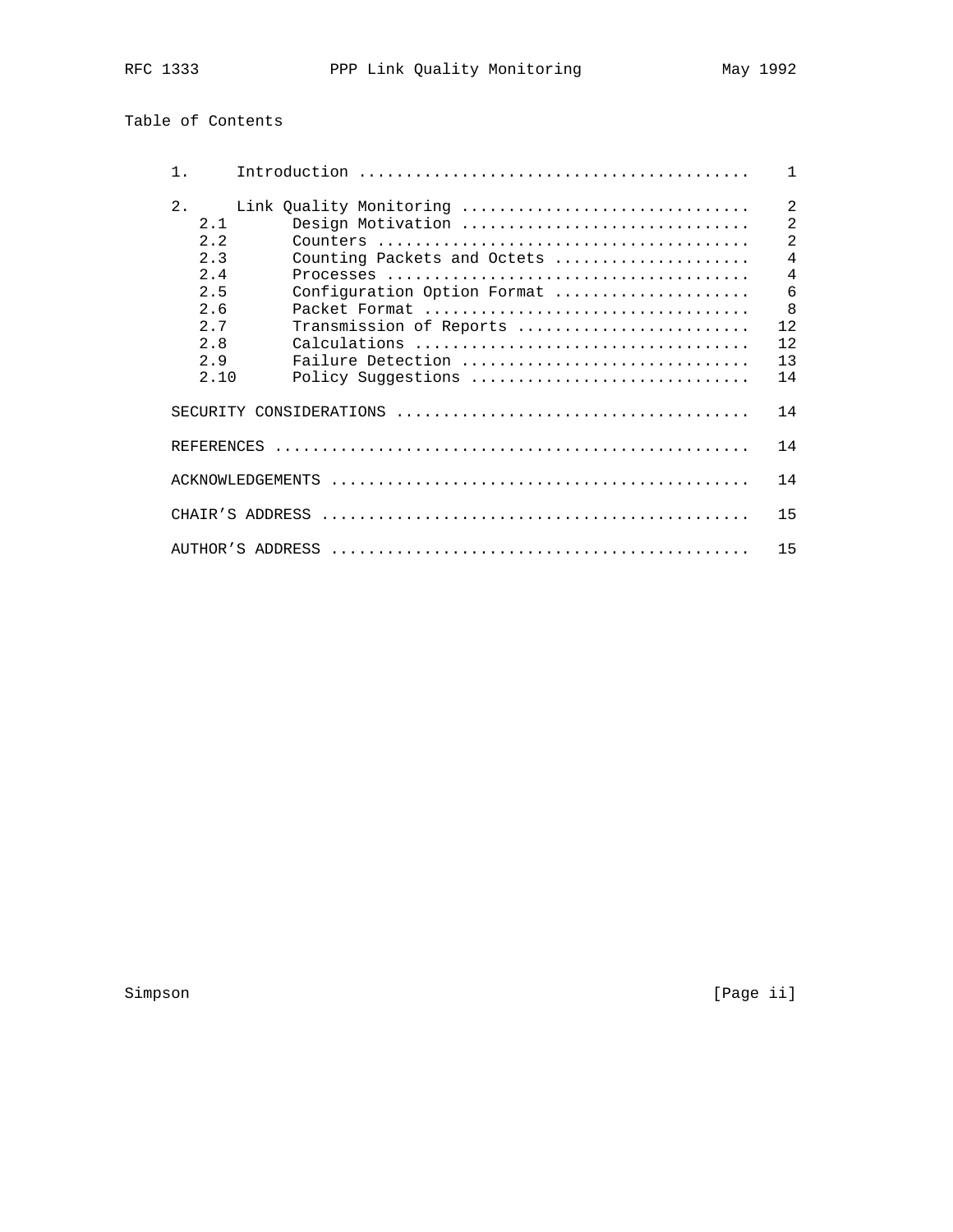# 1. Introduction

PPP has three main components:

- 1. A method for encapsulating datagrams over serial links.
- 2. A Link Control Protocol (LCP) for establishing, configuring, and testing the data-link connection.
- 3. A family of Network Control Protocols (NCPs) for establishing and configuring different network-layer protocols.

 In order to establish communications over a point-to-point link, each end of the PPP link must first send LCP packets to configure the data link during the Establishment phase. During the Authentication and Network-Layer Protocol phases, the link may be tested to determine if quality is sufficient for operation. This testing is completely optional.

 If an implementation desires that the peer use some specific link quality monitoring protocol, then it MUST negotiate the use of that protocol using the Quality-Protocol Configuration Option during Link Establishment phase.

 The negotiation mechanism is independent in each direction. However, if the peer agrees to send Quality-Protocol packets, it MUST correctly process such packets on reception, even if it does not request such packets or implement a monitoring policy.

Simpson [Page 1]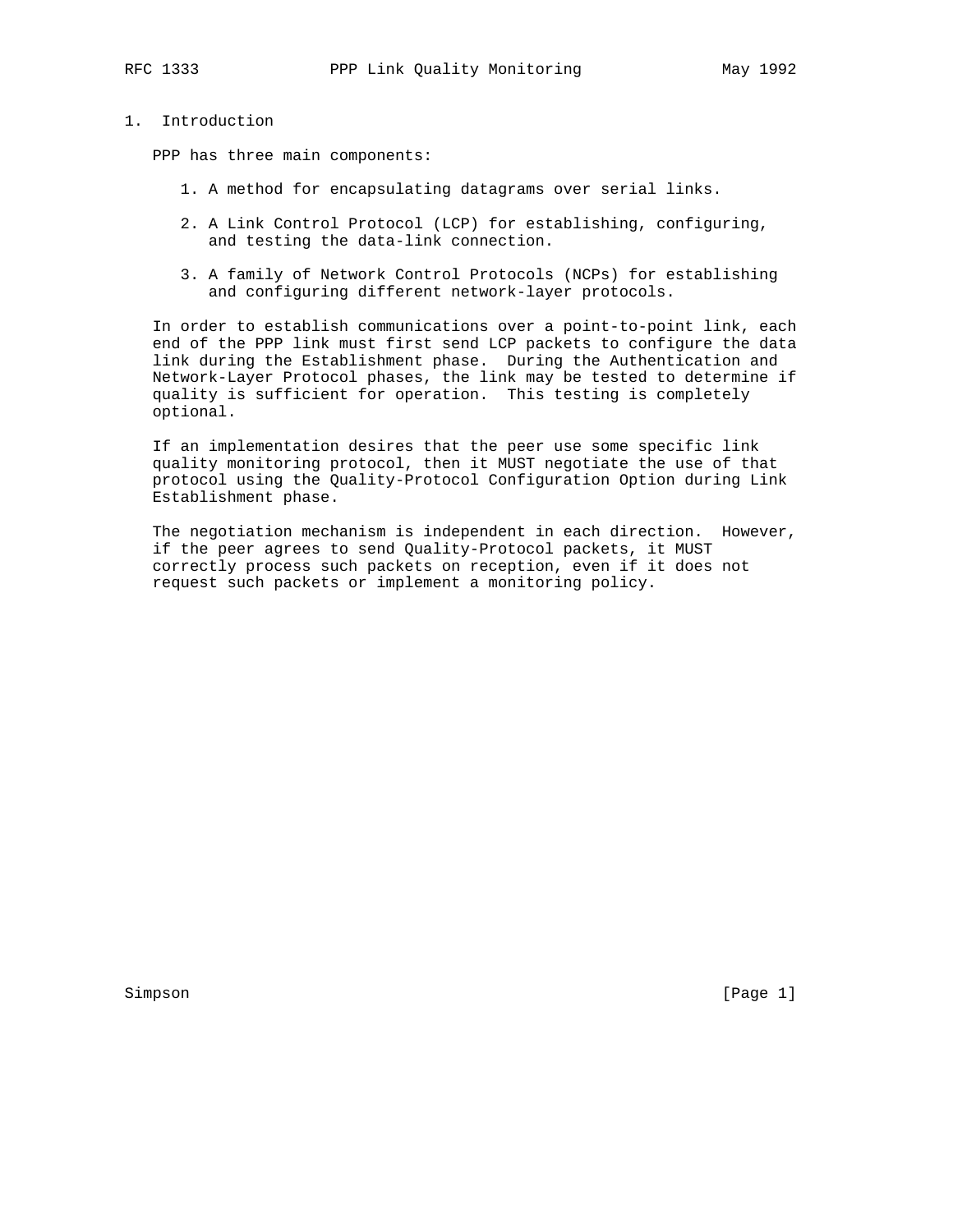## 2. Link Quality Monitoring

 Data communications links are rarely perfect. Packets can be dropped or corrupted for various reasons (line noise, equipment failure, buffer overruns, etc.). Sometimes, it is desirable to determine when, and how often, the link is dropping data. Routers, for example, may want to temporarily allow another route to take precedence. An implementation may also have the option of disconnecting and switching to an alternate link. The process of determining data loss is called "Link Quality Monitoring".

## 2.1. Design Motivation

 There are many different ways to measure link quality, and even more ways to react to it. Rather than specifying a single scheme, Link Quality Monitoring is divided into a "mechanism" and a "policy". PPP fully specifies the "mechanism" for Link Quality Monitoring by defining the Link-Quality-Report (LQR) packet and specifying a procedure for its use. PPP does NOT specify a Link Quality Monitoring "policy" -- how to judge link quality or what to do when it is inadequate. That is left as an implementation decision, and can be different at each end of the link. Implementations are allowed, and even encouraged, to experiment with various link quality policies. The Link Quality Monitoring mechanism specification insures that two implementations with different policies may communicate and interoperate.

 To allow flexible policies to be implemented, the PPP Link Quality Monitoring mechanism measures data loss in units of packets, octets, and Link-Quality-Reports. Each measurement is made separately for each half of the link, both inbound and outbound. All measurements are communicated to both ends of the link so that each end of the link can implement its own link quality policy for both its outbound and inbound links.

 Finally, the Link Quality Monitoring protocol is designed to be implementable on many different kinds of systems. Although it may be common to implement PPP (and especially Link Quality Monitoring) as a single software process, multi-process implementations with hardware support are also envisioned. The PPP Link Quality Monitoring mechanism provides for this by careful definition of the Link- Quality-Report packet format, and by specifying reference points for all data transmission and reception measurements.

### 2.2. Counters

 Each Link Quality Monitoring implementation maintains counts of the number of packets and octets transmitted and successfully received,

Simpson [Page 2]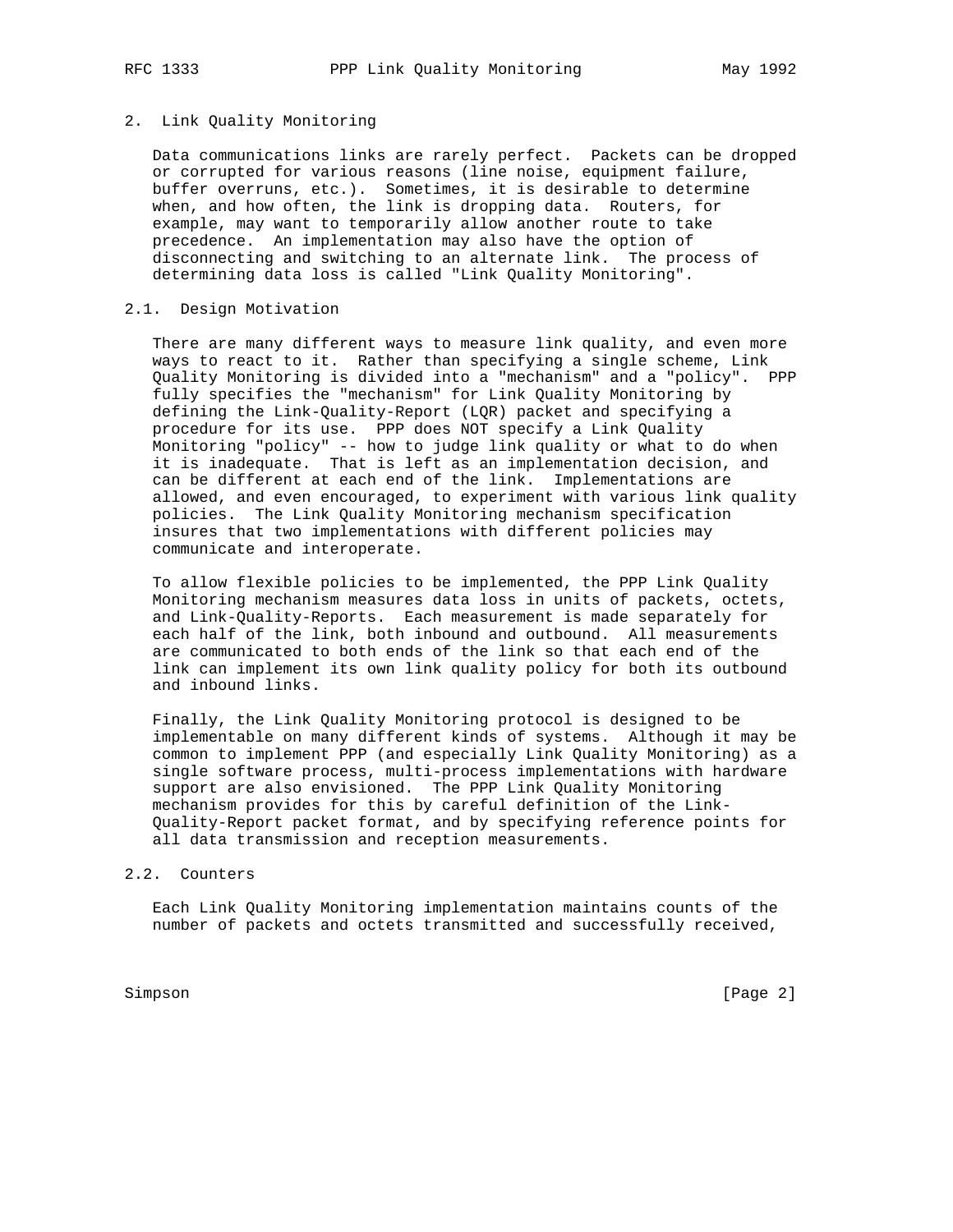and periodically transmits this information to its peer in a Link- Quality-Report packet.

These counters are similar to sequence numbers; they are constantly increasing to give a "relative" indication of the number of packets and octets communicated across the outbound link. By comparing the values in successive Link-Quality-Reports, an LQR receiver can compute the "delta" number of packets and octets successfully communicated across the link. Comparing these absolute numbers then gives an indication of a link's quality. Relative numbers, rather than absolute, are transmitted because they greatly simplify link synchronization.

 The Link-Quality-Report uses the Interface counters defined by SNMP MIB-II [2]. These counters are not initialized to any particular value when the LCP enters the Establishment phase.

 In addition, the Link-Quality-Report requires the implementation of the following three unsigned, monotonically increasing counters which conform to the type and size requirements for SNMP MIB Counters [3].

## OutLQRs

 OutLQRs is a 32-bit counter which increases by one for each tranmitted Link-Quality-Report packet. This counter MUST be set to zero when the LCP enters the Establishment phase, and MUST NOT be reset until the LCP leaves the Termination phase. This counter is incremented before it is inserted into the LQR packet.

## InLQRs

 InLQRs is a 32-bit counter which increases by one for each received Link-Quality-Report packet. This counter MUST be set to zero when the LCP enters the Establishment phase, and MUST NOT be reset until the LCP leaves the Termination phase. This counter is incremented before it is inserted (in an implementation dependent fashion) into the LQR packet.

## InGoodOctets

 InGoodOctets is a 32-bit counter which increases by the number of octets in each successfully received Data Link Layer packet. Unlike the MIB ifInOctets, octets for frames which are counted in ifInDiscards and ifInErrors MUST NOT be counted. This counter MAY be set to any initial value when the LCP enters the Establishment phase, but MUST NOT be reset until the LCP leaves the Termination phase.

Simpson [Page 3]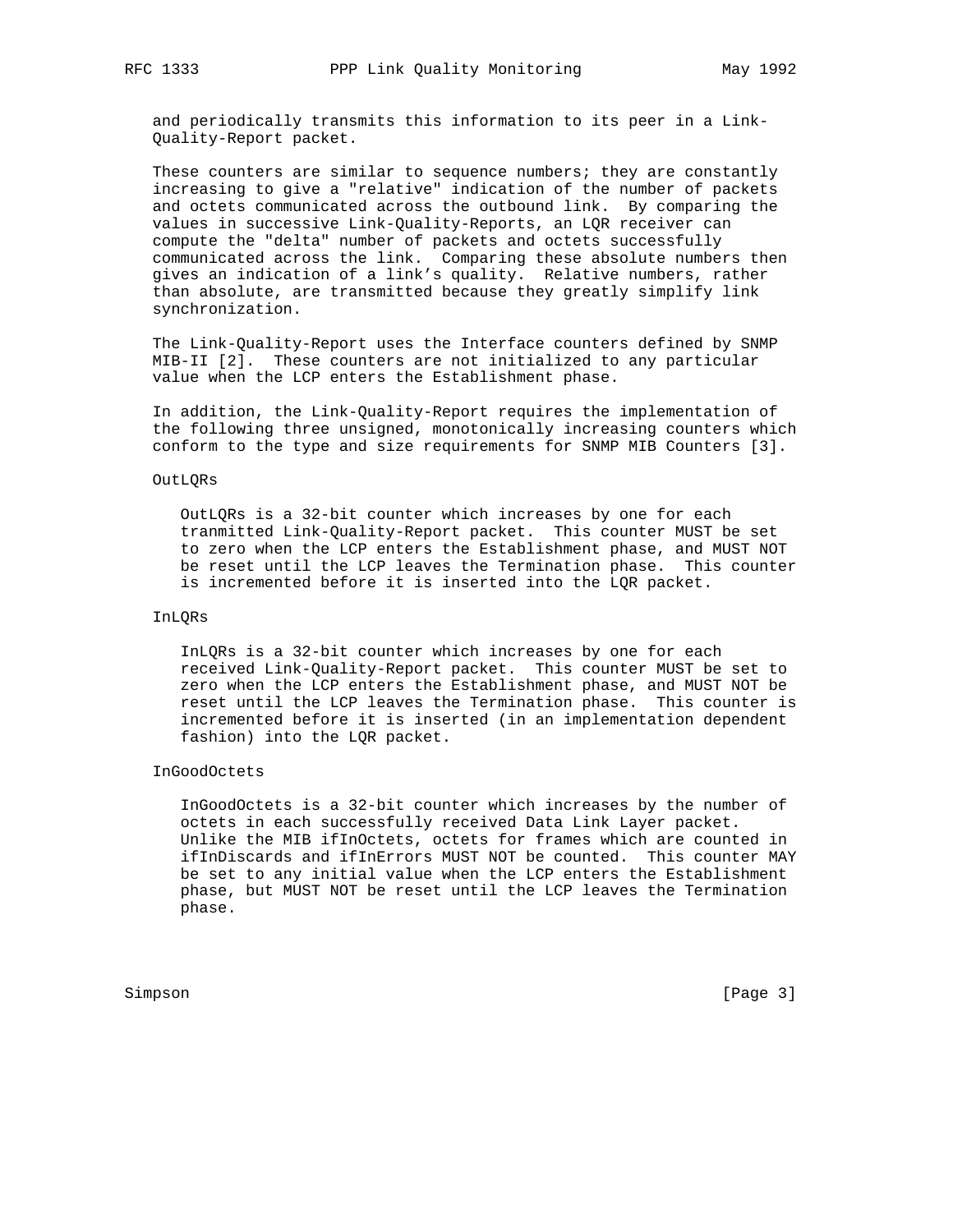## 2.3. Counting Packets and Octets

 The intent of the counters is to provide an indication of the amount of information passing over the link, rather than an actual measurement of the total bandwidth used. This specification is designed to yield the same count in various circumstances, such as when a separate device provides the framing and escaping mechanisms invisibly to the implementation, or a synchronous-to-asynchronous converter in the link changes between mechanisms.

 All octets which are included in the FCS calculation MUST be counted, including the packet header, the information field, and any padding. The FCS octets MUST also be counted, and one flag octet per frame MUST be counted. All other octets (such as additional flag sequences, and escape bits or octets) MUST NOT be counted.

 When inserting the packet and octet counts in the LQR, the counts MUST include the expected values for the LQR itself.

#### 2.4. Processes

 The PPP Link Quality Monitoring mechanism is described using a "logical process" model. As shown below, there are five logical processes duplicated at each end of the duplex link.

|                   | $\vert -- \rangle$ Mux $\vert -- \rangle$ Tx $\vert -- \rangle$ |
|-------------------|-----------------------------------------------------------------|
| $T \cdot i n k -$ | l +-------+<br>$+ - - - - +$                                    |
| Manager           |                                                                 |
|                   |                                                                 |
|                   | $ --- $ Demux $ --- $ Rx $ --- $                                |
|                   |                                                                 |

Link-Manager

 The Link-Manager process transmits and receives Link-Quality- Reports, and implements the desired link quality policy. LQR packets are transmitted at a constant rate, which is negotiated by the LCP Quality-Protocol Configuration Option.

## Mux

 The Mux process multiplexes packets from the various protocols (e.g., LCP, IP, XNS, etc.) into a single, sequential, and prioritized stream of packets. Link-Quality-Report packets MUST be given the highest possible priority to insure that link quality information is communicated in a timely manner.

Simpson [Page 4] [Page 4] [Page 4] [Page 4] [Page 4] [Page 4] [Page 4] [Page 4] [Page 4] [Page 4] [Page 4] [Page 4] [Page 4] [Page 4] [Page 4] [Page 4] [Page 4] [Page 4] [Page 4] [Page 4] [Page 4] [Page 4] [Page 4] [Page 4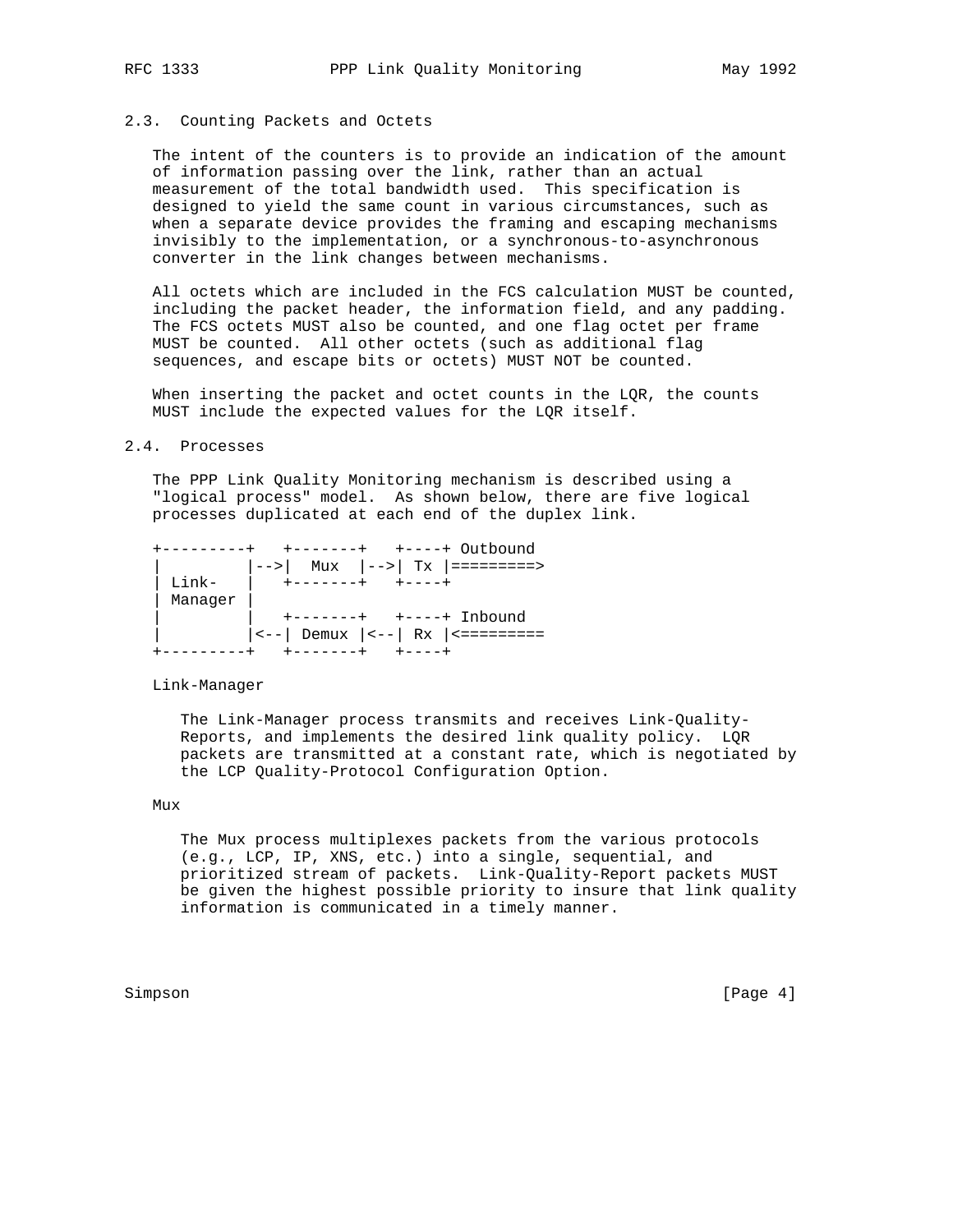## Tx

 The Tx process maintains the MIB counters ifOutUniPackets and ifOutOctets, and the internal counter OutLQRs, which are used to measure the amount of data which is transmitted on the outbound link. When Tx processes a Link-Quality-Report packet, it inserts the values of these counters into the corresponding PeerOut... fields of the packet. The Tx process MUST follow the Mux process so that packets are counted in the order transmitted to the link.

## Rx

 The Rx process maintains the MIB counters ifInUniPackets, ifInDiscards, ifInErrors and IfInOctets, and the internal counters InLQRs and InGoodOctets, which are used to measure the amount of data which is received by the inbound link. When Rx processes a Link-Quality-Report packet, it inserts the values of these counters into the corresponding SaveIn... fields of the packet (in an implementation dependent manner).

### Demux

 The Demux process demultiplexes packets for the various protocols. The Demux process MUST follow the Rx process so that packets are counted in the order received from the link.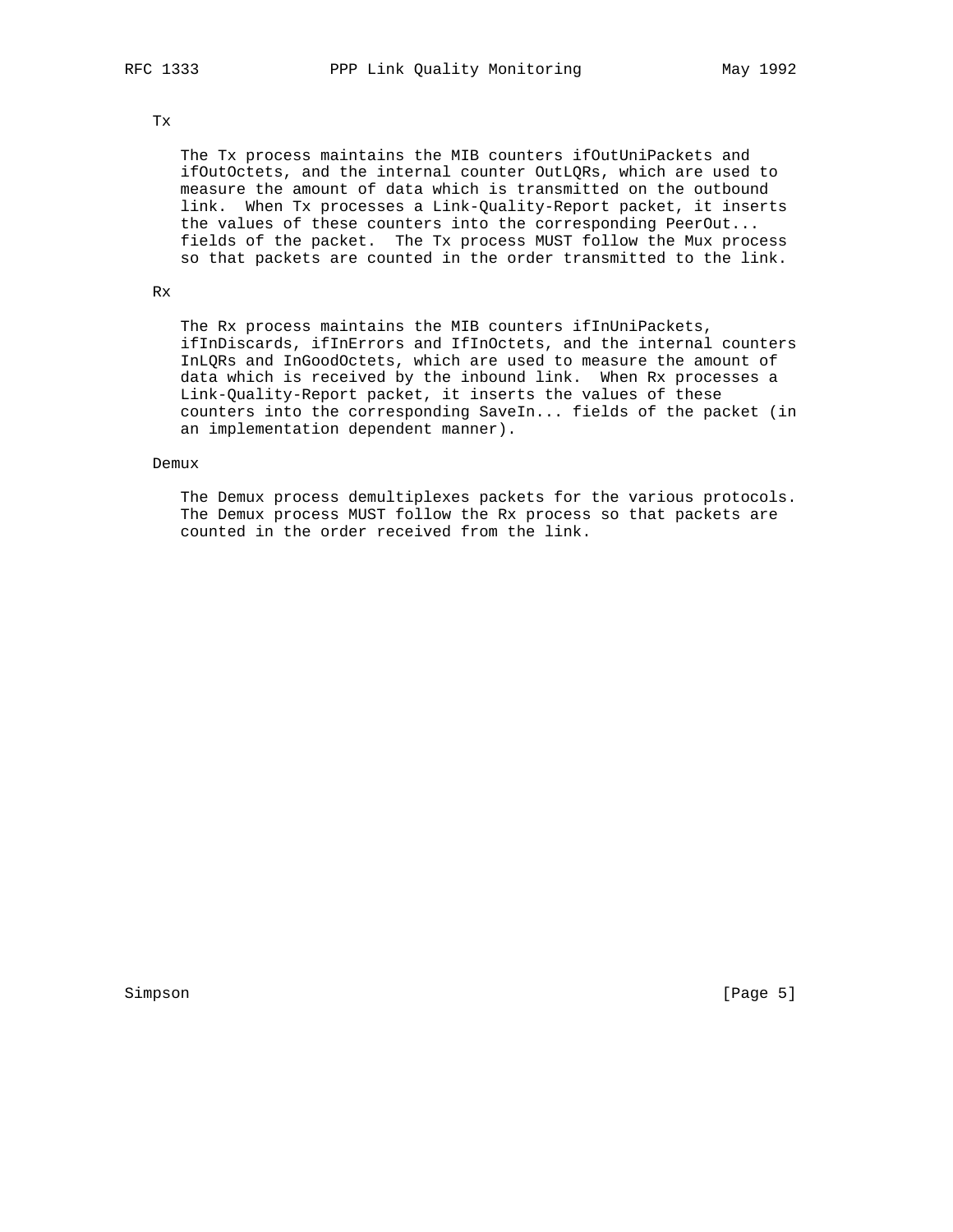## 2.5. Configuration Option Format

## Description

 Implementations MUST be prepared to receive the Quality-Protocol Configuration Option for the Link-Quality-Report. However, negotiation is not required. Negotiation is only necessary when the implementation wishes to ensure that the peer transmits Link- Quality-Reports as opposed to some other Quality-Protocol, or else to prevent the peer from maintaining its own timer, or else to establish a maximum time between transmissions of Link-Quality- Reports.

 A summary of the Quality-Protocol Configuration Option format to negotiate the Link-Quality-Report is shown below. The fields are transmitted from left to right.

|                  |                |  |  |  |                  |  |  |  |  |  |  |  |  |  |  |  |  |  |  |  |  |  | 0 1 2 3 4 5 6 7 8 9 0 1 2 3 4 5 6 7 8 9 0 1 2 3 4 5 6 7 8 9 0 1 |  |  |  |
|------------------|----------------|--|--|--|------------------|--|--|--|--|--|--|--|--|--|--|--|--|--|--|--|--|--|-----------------------------------------------------------------|--|--|--|
|                  |                |  |  |  |                  |  |  |  |  |  |  |  |  |  |  |  |  |  |  |  |  |  |                                                                 |  |  |  |
|                  | Length<br>Type |  |  |  | Ouality-Protocol |  |  |  |  |  |  |  |  |  |  |  |  |  |  |  |  |  |                                                                 |  |  |  |
|                  |                |  |  |  |                  |  |  |  |  |  |  |  |  |  |  |  |  |  |  |  |  |  |                                                                 |  |  |  |
| Reporting-Period |                |  |  |  |                  |  |  |  |  |  |  |  |  |  |  |  |  |  |  |  |  |  |                                                                 |  |  |  |
|                  |                |  |  |  |                  |  |  |  |  |  |  |  |  |  |  |  |  |  |  |  |  |  |                                                                 |  |  |  |

Type

4

Length

8

```
 Quality-Protocol
```
c025 (hex) for Link-Quality-Report

Reporting-Period

 The Reporting-Period field is four octets and indicates the maximum time in hundredths of seconds between transmission of packets. The peer MAY transmit packets at a faster rate than that which was negotiated.

 A value of zero indicates that the peer does not need to maintain a timer. Instead, the peer generates a LQR immediately upon receiving a LQR. A value of zero MUST be Nak'd by the peer with

Simpson [Page 6] [Page 6] [Page 6] [Page 6] [Page 6] [Page 6] [Page 6] [Page 6] [Page 6] [Page 6] [Page 6] [Page 6] [Page 6] [Page 6] [Page 6] [Page 6] [Page 6] [Page 6] [Page 6] [Page 6] [Page 6] [Page 6] [Page 6] [Page 6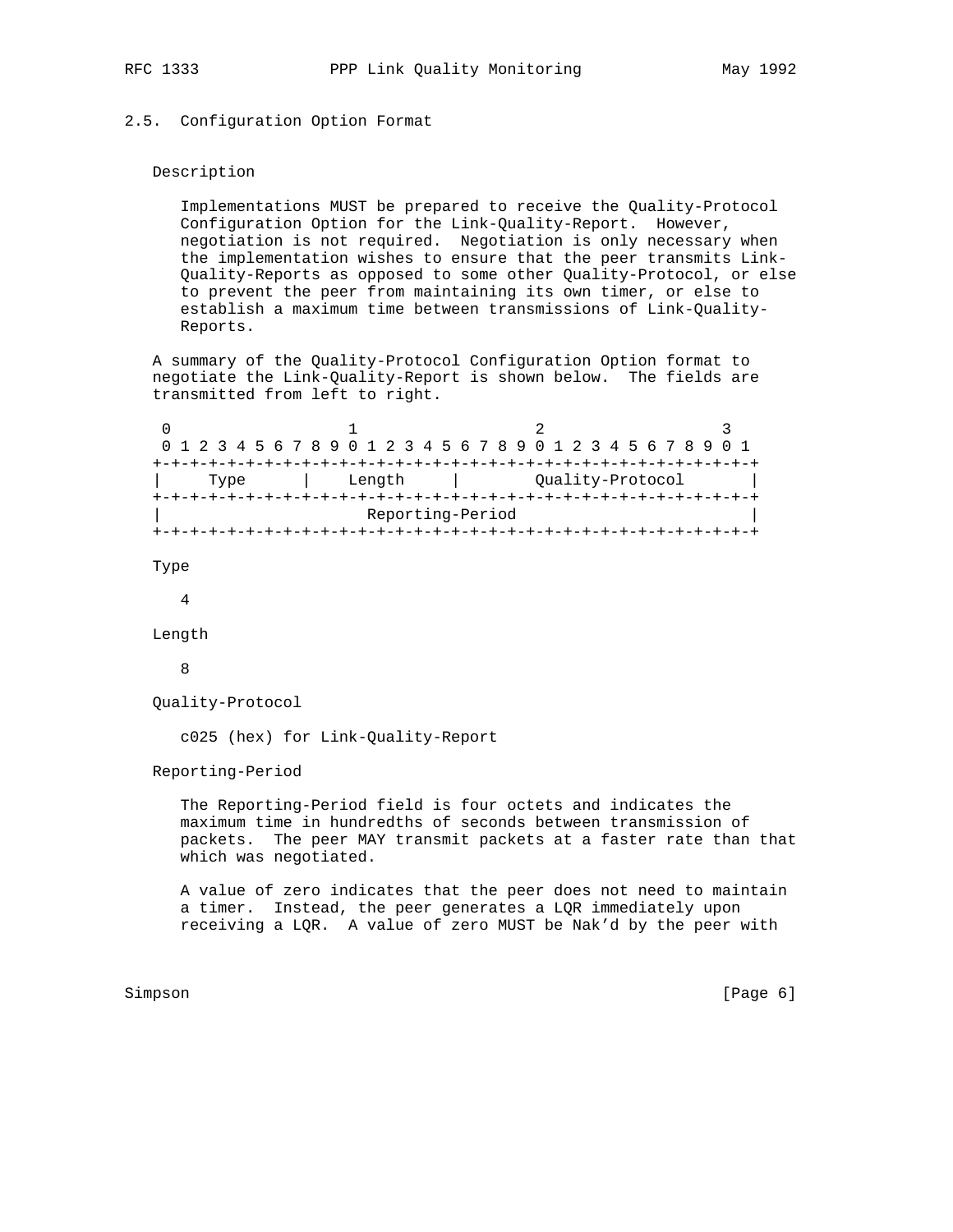an appropriate non-zero value when that peer has sent or will send a Configure-Request packet containing the Quality-Protocol Configuration Option for the Link-Quality-Report with a zero Reporting-Period.

Simpson [Page 7]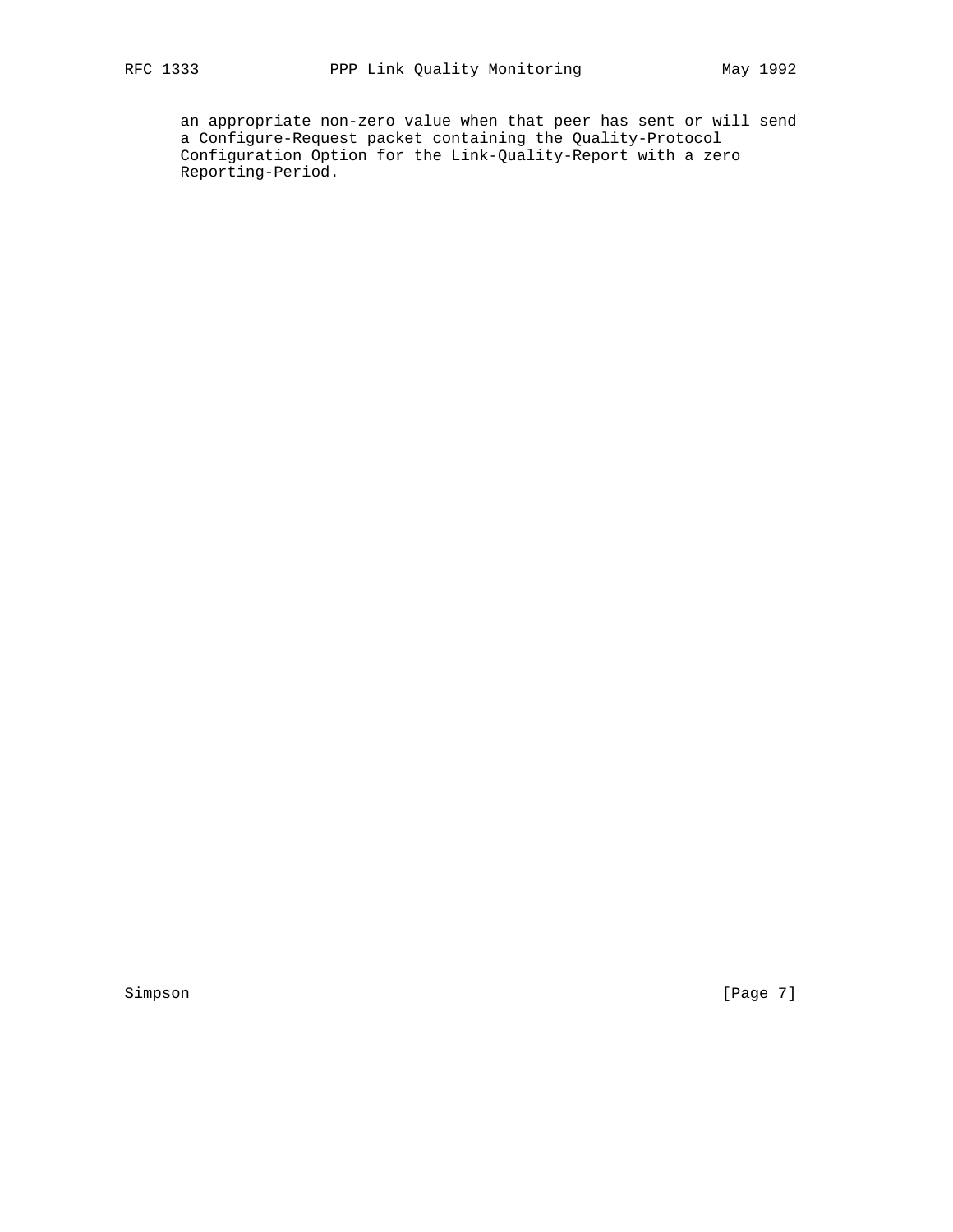# 2.6. Packet Format

 Exactly one Link-Quality-Report packet is encapsulated in the Information field of PPP Data Link Layer frames where the protocol field indicates type hex c025 (Link-Quality-Report). A summary of the LQR packet format is shown below. The names of the fields are relative to the packet receiver, since it is the receiver who requested the packet in the Configuration Option. The fields are transmitted from left to right.

| U                                                            |                                                  |                                 |               |                |  | 2              |  |    |                    |  |  |    | 3<br>$\cap$ |                |
|--------------------------------------------------------------|--------------------------------------------------|---------------------------------|---------------|----------------|--|----------------|--|----|--------------------|--|--|----|-------------|----------------|
| $\Omega$<br>$\mathcal{L}$<br>-5<br>્વ<br>$\overline{4}$<br>1 | 9<br>$\Omega$<br>678                             | $\overline{1}$<br>$\mathcal{L}$ |               | 3 4 5 6 7 8 9  |  | 0 <sub>1</sub> |  | 23 | 4 5 6 7 8          |  |  | -9 |             | $\overline{1}$ |
|                                                              |                                                  |                                 | Magic-Number  |                |  |                |  |    |                    |  |  |    |             |                |
|                                                              | LastOutLORs                                      |                                 |               |                |  |                |  |    |                    |  |  |    |             |                |
|                                                              | -+-+-+-+-+-+-+-+-+-+-+-+-+-+-+<br>LastOutPackets |                                 |               |                |  |                |  |    |                    |  |  |    |             |                |
|                                                              |                                                  |                                 | LastOutOctets |                |  |                |  |    |                    |  |  |    |             |                |
|                                                              |                                                  |                                 |               |                |  |                |  |    |                    |  |  |    |             |                |
|                                                              |                                                  |                                 | PeerInLORs    |                |  |                |  |    |                    |  |  |    |             |                |
|                                                              |                                                  |                                 |               | -+-+-+-+-+-+   |  |                |  |    |                    |  |  |    |             |                |
|                                                              |                                                  |                                 | PeerInPackets |                |  |                |  |    |                    |  |  |    |             |                |
|                                                              |                                                  | -+-+-+-+-+-+-+-+-+-+-+-+-+-     |               | PeerInDiscards |  |                |  |    | ーナーナーナーナーナ         |  |  |    |             | -+-+-+-+-+     |
|                                                              |                                                  |                                 |               |                |  |                |  |    |                    |  |  |    |             |                |
|                                                              |                                                  |                                 | PeerInErrors  |                |  |                |  |    |                    |  |  |    |             |                |
|                                                              | ーナーナーナーナーナ                                       |                                 |               |                |  |                |  |    |                    |  |  |    |             |                |
|                                                              |                                                  |                                 | PeerInOctets  |                |  |                |  |    |                    |  |  |    |             |                |
|                                                              |                                                  |                                 |               | -+-+-+-+-+     |  |                |  |    |                    |  |  |    |             |                |
|                                                              |                                                  |                                 | PeerOutLQRs   |                |  |                |  |    |                    |  |  |    |             |                |
| -+-+-+                                                       |                                                  | -+-+-+-+-+-+-+-+-+-+            |               |                |  |                |  |    | -+-+-+-+-+-+-+-+-+ |  |  |    |             |                |
|                                                              |                                                  |                                 |               | PeerOutPackets |  |                |  |    |                    |  |  |    |             |                |
|                                                              |                                                  |                                 | PeerOutOctets |                |  |                |  |    |                    |  |  |    |             |                |
| $+ - + - +$                                                  | -+-+-+-+-+-+                                     |                                 |               |                |  |                |  |    | -+-+-+-+-+-+-+-+-  |  |  |    |             |                |

 The following fields are not actually transmitted over the inbound link. Rather, they are logically appended (in an implementation dependent manner) to the packet by the implementation's Rx process.

 +-+-+-+-+-+-+-+-+-+-+-+-+-+-+-+-+-+-+-+-+-+-+-+-+-+-+-+-+-+-+-+-+ | SaveInLQRs | +-+-+-+-+-+-+-+-+-+-+-+-+-+-+-+-+-+-+-+-+-+-+-+-+-+-+-+-+-+-+-+-+ SaveInPackets +-+-+-+-+-+-+-+-+-+-+-+-+-+-+-+-+-+-+-+-+-+-+-+-+-+-+-+-+-+-+-+-+ | SaveInDiscards |

Simpson [Page 8]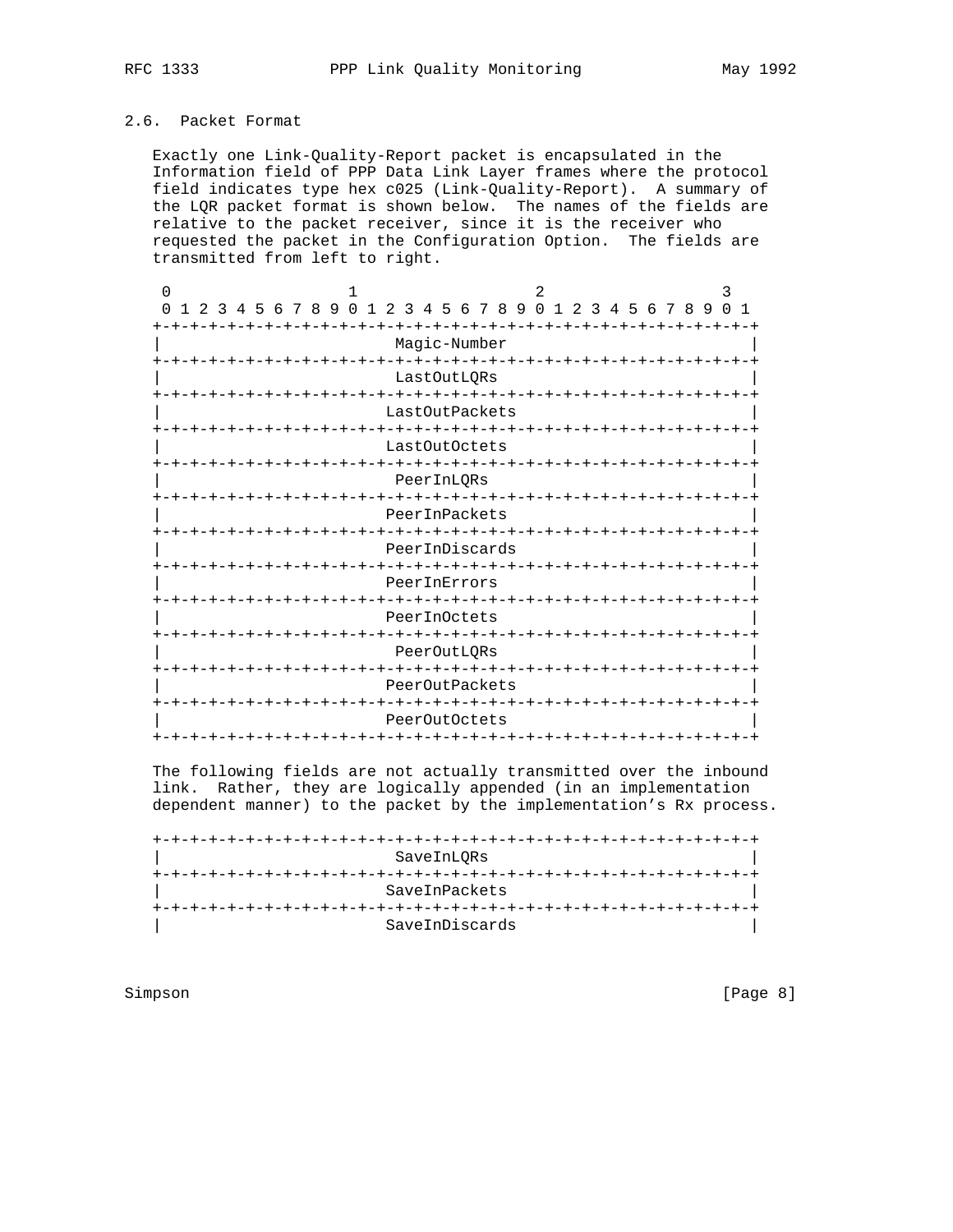| SaveInErrors |  |
|--------------|--|
|              |  |
| SaveInOctets |  |
|              |  |

## Magic-Number

 The Magic-Number field is four octets and aids in detecting links which are in the looped-back condition. Unless modified by a Configuration Option, the Magic-Number MUST be transmitted as zero and MUST be ignored on reception. If Magic-Numbers have been negotiated, incoming LQR packets SHOULD be checked to ensure that the local end is not seeing its own Magic-Number and thus a looped-back link. See the Magic-Number Configuration Option for further explanation.

## LastOutLQRs

 The LastOutLQRs field is four octets, and is copied from the most recently received PeerOutLQRs on transmission.

## LastOutPackets

 The LastOutPackets field is four octets, and is copied from the most recently received PeerOutPackets on transmission.

## LastOutOctets

 The LastOutOctets field is four octets, and is copied from the most recently received PeerOutOctets on transmission.

#### PeerInLQRs

 The PeerInLQRs field is four octets, and is copied from the most recently received SaveInLQRs on transmission.

 Whenever the PeerInLQRs field is discovered to be zero, the LastOut... fields are indeterminate, and the PeerIn... fields contain the initial values for the peer.

## PeerInPackets

 The PeerInPackets field is four octets, and is copied from the most recently received SaveInPackets on transmission.

Simpson [Page 9]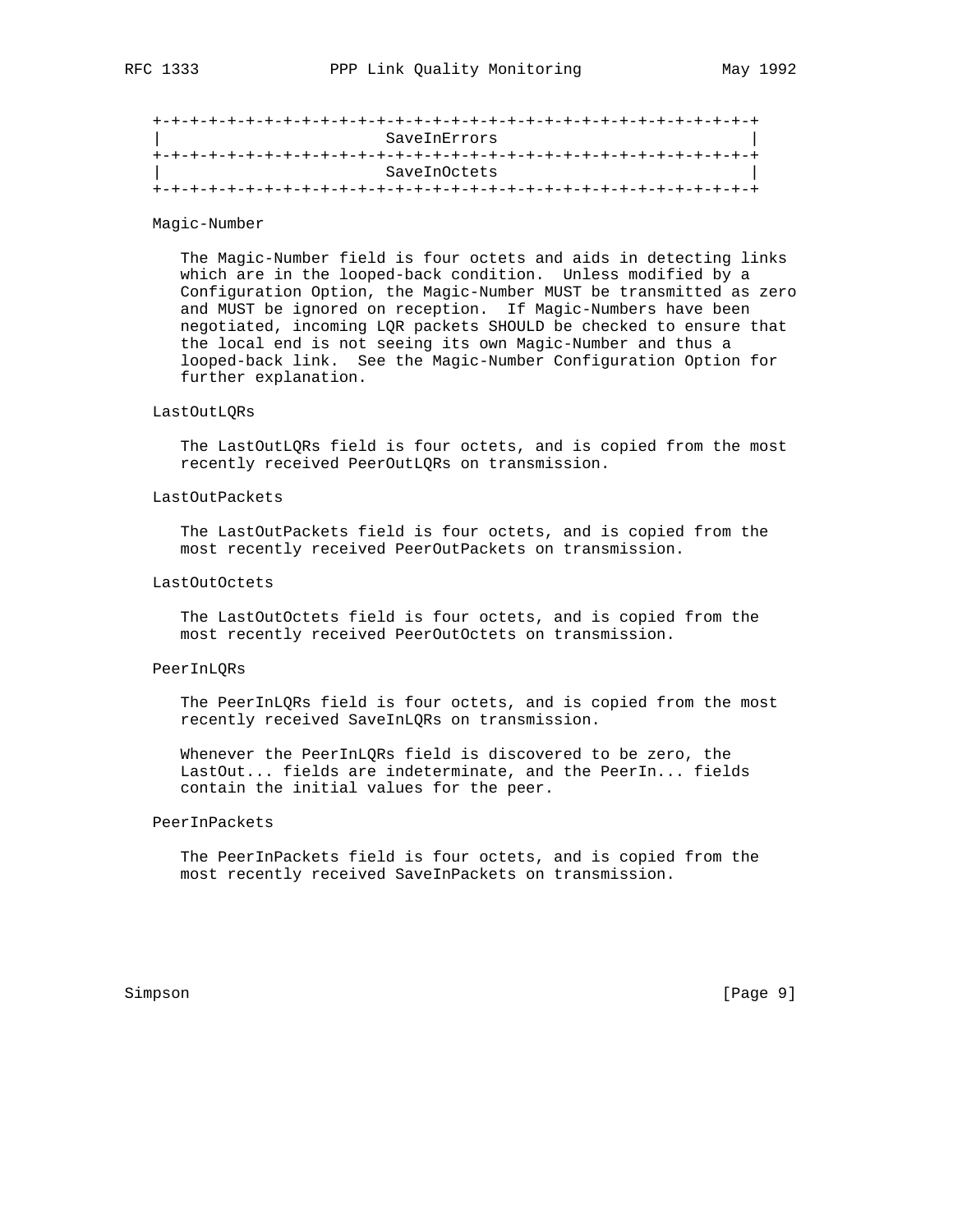## PeerInDiscards

 The PeerInDiscards field is four octets, and is copied from the most recently received SaveInDiscards on transmission.

### PeerInErrors

 The PeerInErrors field is four octets, and is copied from the most recently received SaveInErrors on transmission.

## PeerInOctets

 The PeerInOctets field is four octets, and is copied from the most recently received SaveInOctets on transmission.

### PeerOutLQRs

 The PeerOutLQRs field is four octets, and is copied from OutLQRs on transmission. This number MUST include this LQR.

#### PeerOutPackets

 The PeerOutPackets field is four octets, and is copied from the current MIB ifOutUniPackets and ifOutNUniPackets on transmission. This number MUST include this LQR.

#### PeerOutOctets

 The PeerOutOctets field is four octets, and is copied from the current MIB ifOutOctets on transmission. This number MUST include this LQR.

#### SaveInLQRs

 The SaveInLQRs field is four octets, and is copied from InLQRs on reception. This number MUST include this LQR.

#### SaveInPackets

 The SaveInPackets field is four octets, and is copied from the current MIB ifInUniPackets and ifInNUniPackets on reception. This number MUST include this LQR.

#### SaveInDiscards

 The SaveInDiscards field is four octets, and is copied from the current MIB ifInDiscards on reception. This number MUST include this LQR.

Simpson [Page 10]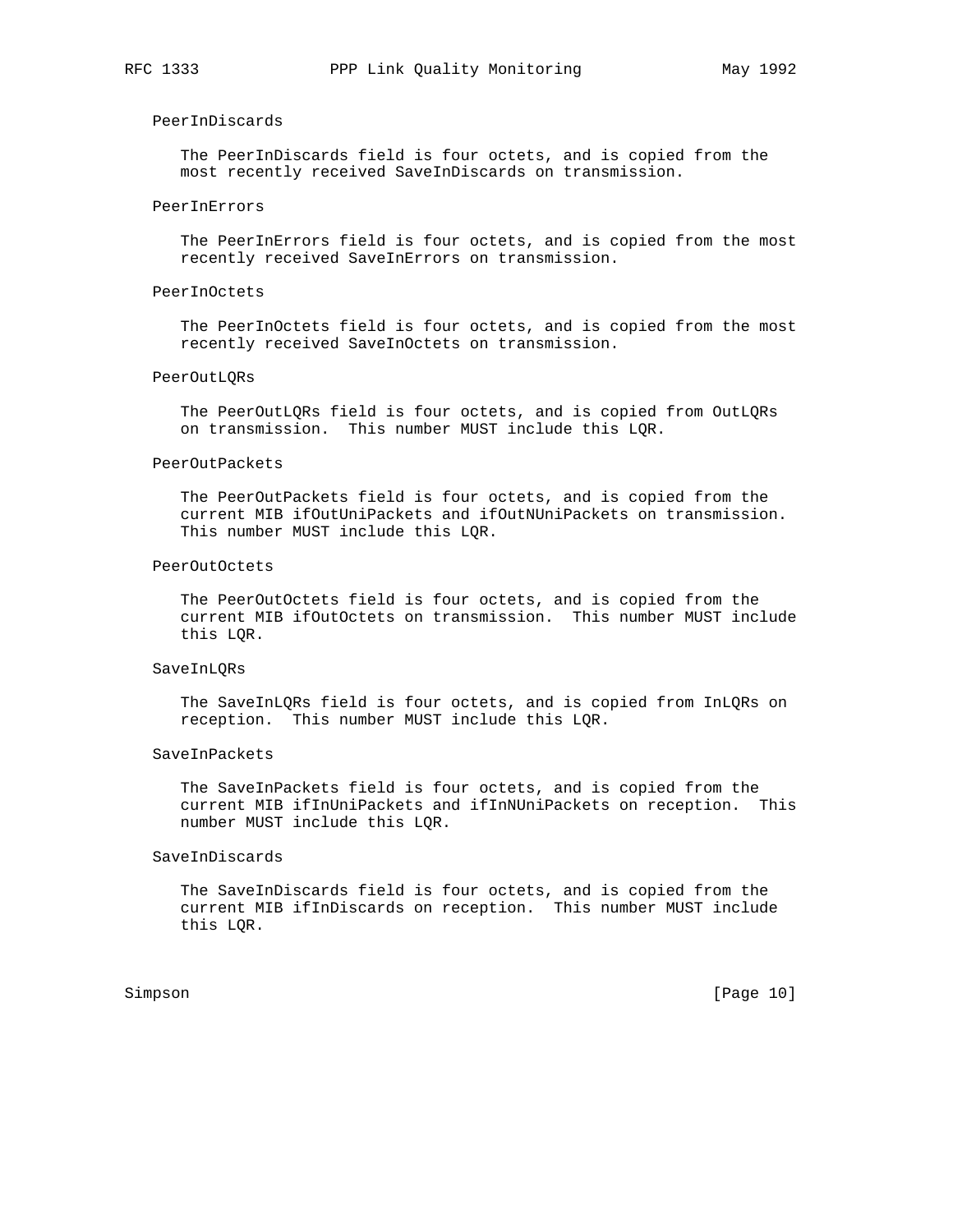# SaveInErrors

 The SaveInErrors field is four octets, and is copied from the current MIB ifInErrors on reception. This number MUST include this LQR.

# SaveInOctets

 The SaveInOctets field is four octets, and is copied from the current InGoodOctets on reception. This number MUST include this LQR.

 Note that InGoodOctets is not the same as the MIB ifInOctets counter, as InGoodOctets does not include octets for packets which are discards or errors.

Simpson [Page 11]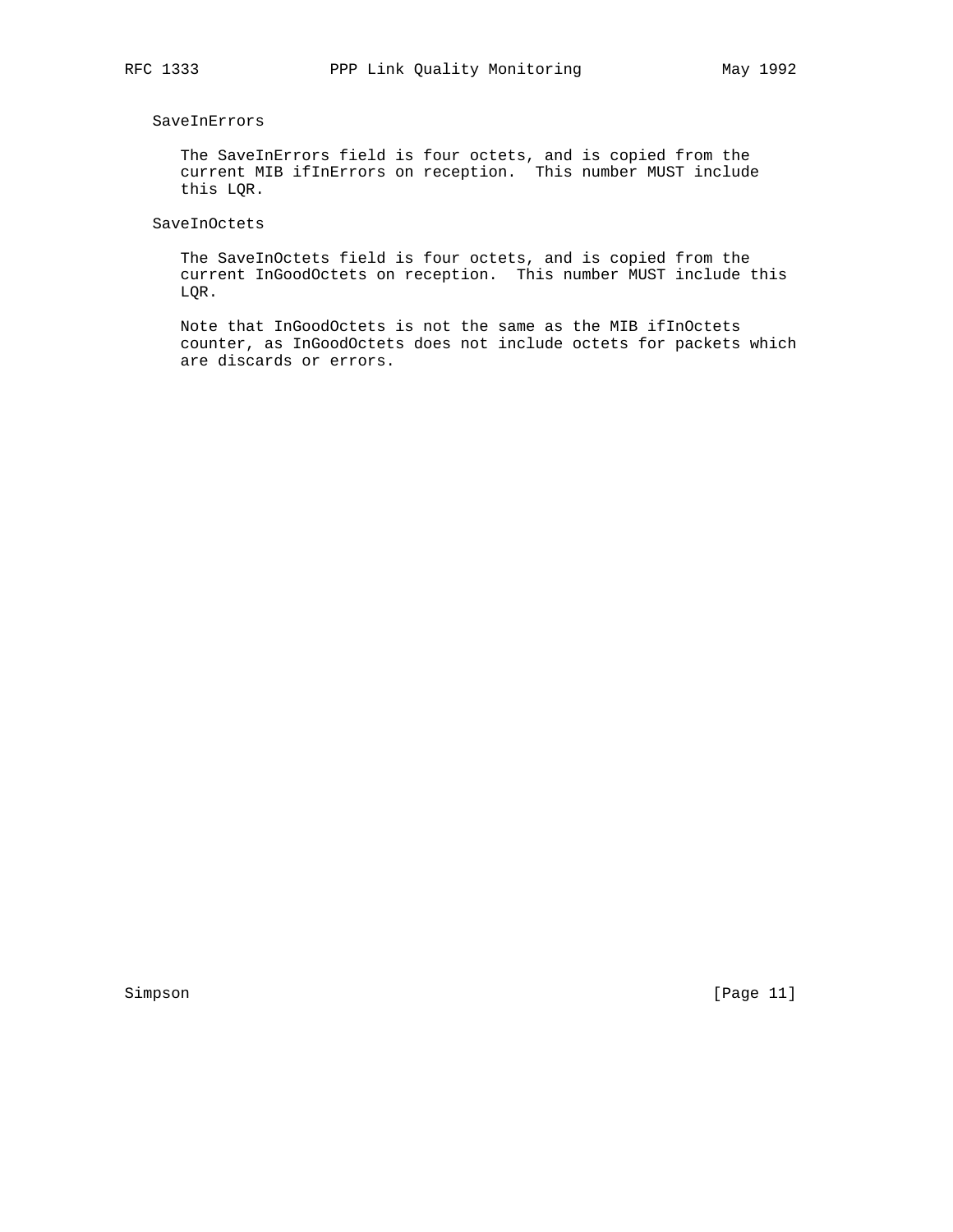## 2.7. Transmission of Reports

 When the PPP Link Control Protocol has reached the Opened state, the Link Quality Monitoring process MAY commence sending Link-Quality- Reports. If a Protocol-Reject is received specifying a LQR packet, the LQM process MUST cease sending LQRs.

 Usually, the LQR is transmitted when the LQR timer for the link expires. If no LQR timer is used, a LQR is generated upon receipt of an incoming LQR. The negotiation process ensures that at least one side of the link is using a LQR timer.

 In addition, a LQR is generated whenever two successive LQRs are received which have the same PeerInLQRs value. This may indicate that a LQR has been missed, or that the implementation is sending at a significantly slower rate than the peer, or that the peer has accelerated LQR generation to better quantify errors on the link.

Whenever a LQR is sent, the LQR timer MUST be restarted.

#### 2.8. Calculations

 Each time a Link-Quality-Report packet is received from the inbound link, the Link-Manager can compare the associated fields. The fields of the previous LQR can be subtracted from the current LQR values to obtain an absolute "delta", which allows comparision of the changes seen by each end of the link.

 If the received PeerInLQRs field is zero, the LastOut... fields are indeterminate, and the PeerIn... fields contain the initial values for the peer. No calculations using these fields can be performed at this time.

Implementation Note:

 The following counters wrap to zero when their maximum value is reached. Care must be taken to ensure that correct "delta" calculations are performed at that time.

 The LastOutLQRs field may be directly compared with the PeerInLQRs field to determine how many outbound LQRs have been lost.

 The LastOutLQRs field may be directly compared with the OutLQRs counter to determine how many outbound LQRs are still in the pipeline.

 The change in PeerInPackets may be compared with the change in LastOutPackets to determine the number of lost packets over the

Simpson [Page 12]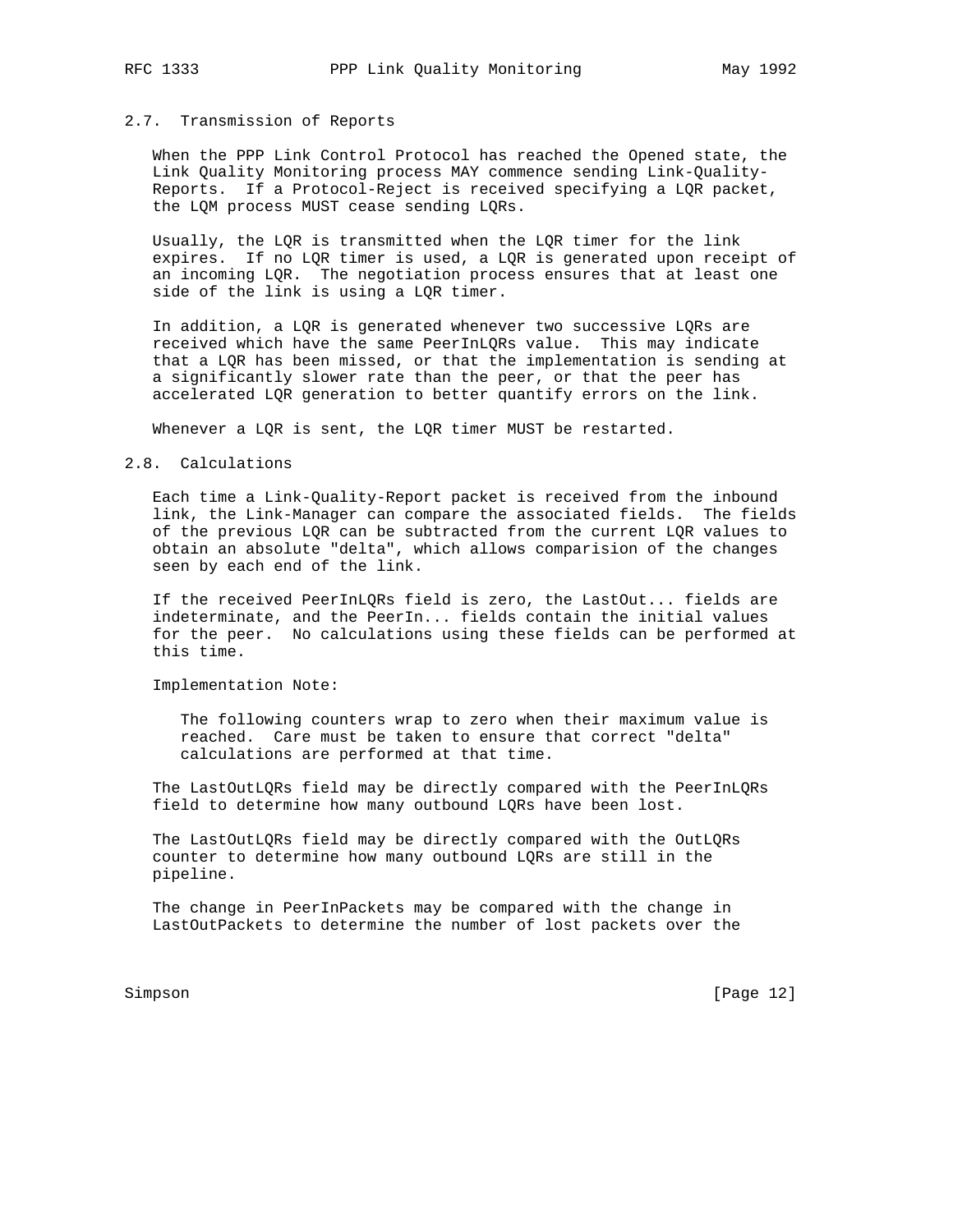outgoing link.

 The change in PeerInOctets may be compared with the change in LastOutOctets to determine the number of lost octets over the outgoing link.

 The change in SaveInPackets may be compared with the change in PeerOutPackets to determine the number of lost packets over the incoming link.

 The change in SaveInOctets may be compared with the change in PeerOutOctets to determine the number of lost octets over the incoming link.

 The change in the PeerInDiscards and PeerInErrors fields may be used to determine whether packet loss is due to congestion in the peer rather than physical link failure.

## 2.9. Failure Detection

 When the link is operating well in both directions of the link, the LQR is superfluous. The maximum time interval for transmitting LQRs SHOULD be chosen to minimally interfere with active traffic.

 When there is a measurable loss of data in either direction, if the overall throughput is adequate, conditions are not severe enough to warrant dropping the link. Sending LQRs faster will gain nothing, except to measure peaks in the loss rate. The time interval MUST be chosen to be long enough to have a good smoothing effect on the data, while short enough to ensure fast enough response to complete failure.

 When the link is good incoming, but very bad outgoing, incoming LQRs indicate a high loss on the outgoing side of the link. Sending LQRs faster won't help, because they are probably lost on the way to the peer.

 When the link is good outgoing, but very bad incoming, incoming LRQs will be frequently lost. In this case, LQRs SHOULD be sent at a faster rate. This primarily relies on the peer to make an informed policy decision. The peer will also send LQRs in response (due to the duplicate PeerInLQRs field), and some of those LQRs may successfully arrive.

When a LQR does not arrive within the time expected, or the LQR received indicates that the links are truly bad, at least one additional LQR SHOULD be sent. An algorithmic decision requires at least 2 round trip intervals. The loss rate could be transient, due

Simpson [Page 13]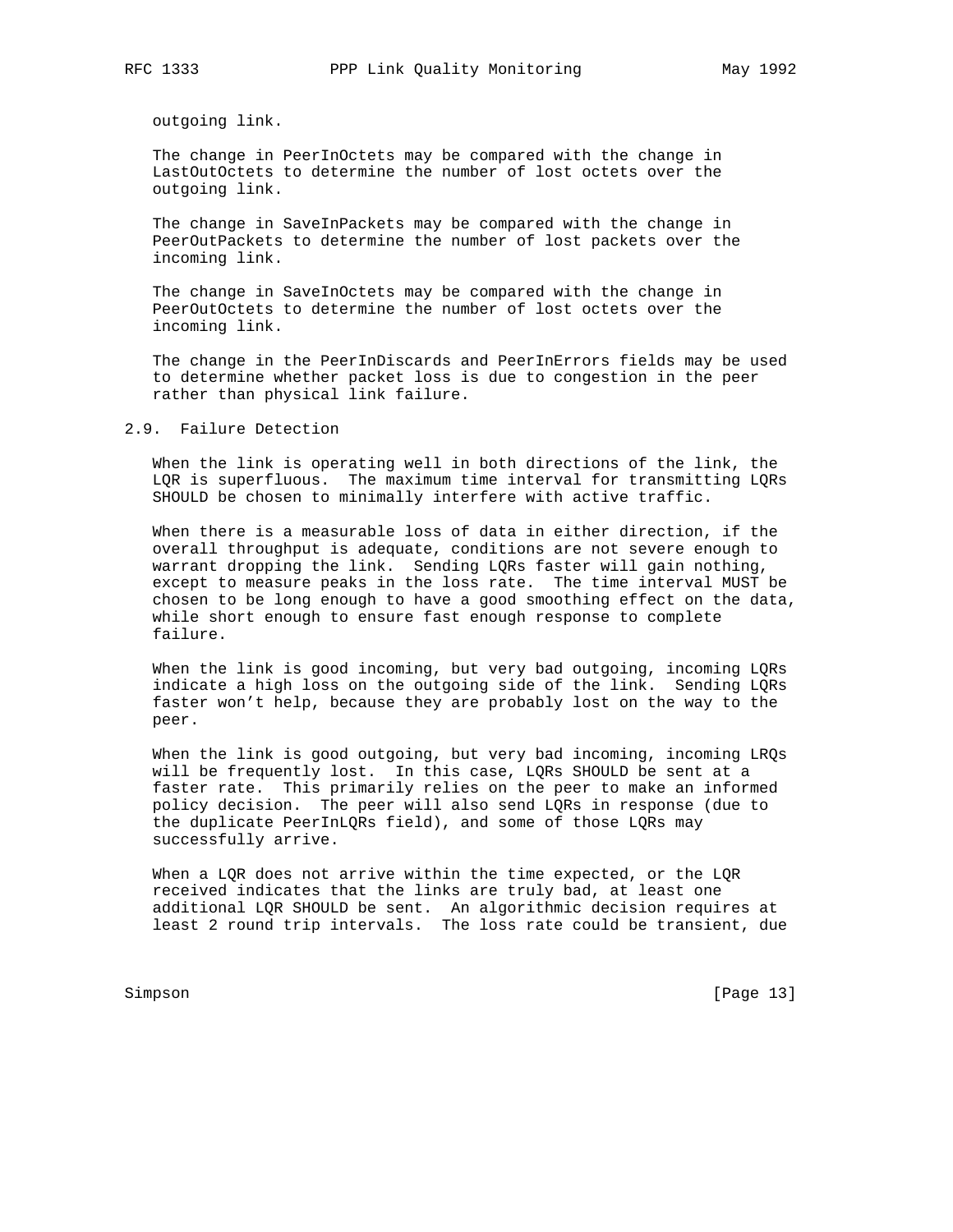to a heavily loaded link, or a lost outgoing LQR.

## 2.10. Policy Suggestions

 Link-Quality-Report packets provide a mechanism to determine the link quality, but it is up to each implementation to decide when the link is usable. It is recommended that this policy implement some amount of hysteresis so that the link does not bounce up and down. One policy is to use a K out of N algorithm. In such an algorithm, there must be K successes out of the last N periods for the link to be considered of good quality.

 Procedures for recovery from poor quality links are unspecified and may vary from implementation to implementation. A suggested approach is to immediately close all other Network-Layer protocols (i.e., cause IPCP to transmit a Terminate-Request), but to continue transmitting Link-Quality-Reports. Once the link quality again reaches an acceptable level, Network-Layer protocols can be reconfigured.

#### Security Considerations

Security issues are not discussed in this memo.

## References

- [1] Simpson, W., "The Point-to-Point Protocol", RFC 1331, May 1992.
- [2] McCloghrie, K., and M. Rose, "Management Information Base for Network Management of TCP/IP-based internets: MIB-II", RFC 1213, March 1991.
- [3] Rose, M., and K. McCloghrie, "Structure and Identification of Management Information for TCP/IP-based Internets", RFC 1155, May 1990.

## Acknowledgments

 Some of the text in this document is taken from RFC 1172, by Drew Perkins of Carnegie Mellon University, and by Russ Hobby of the University of California at Davis.

 Special thanks to Craig Fox (Network Systems), and Karl Fox (Morning Star Technologies), for design suggestions based on implementation experience.

Simpson [Page 14]